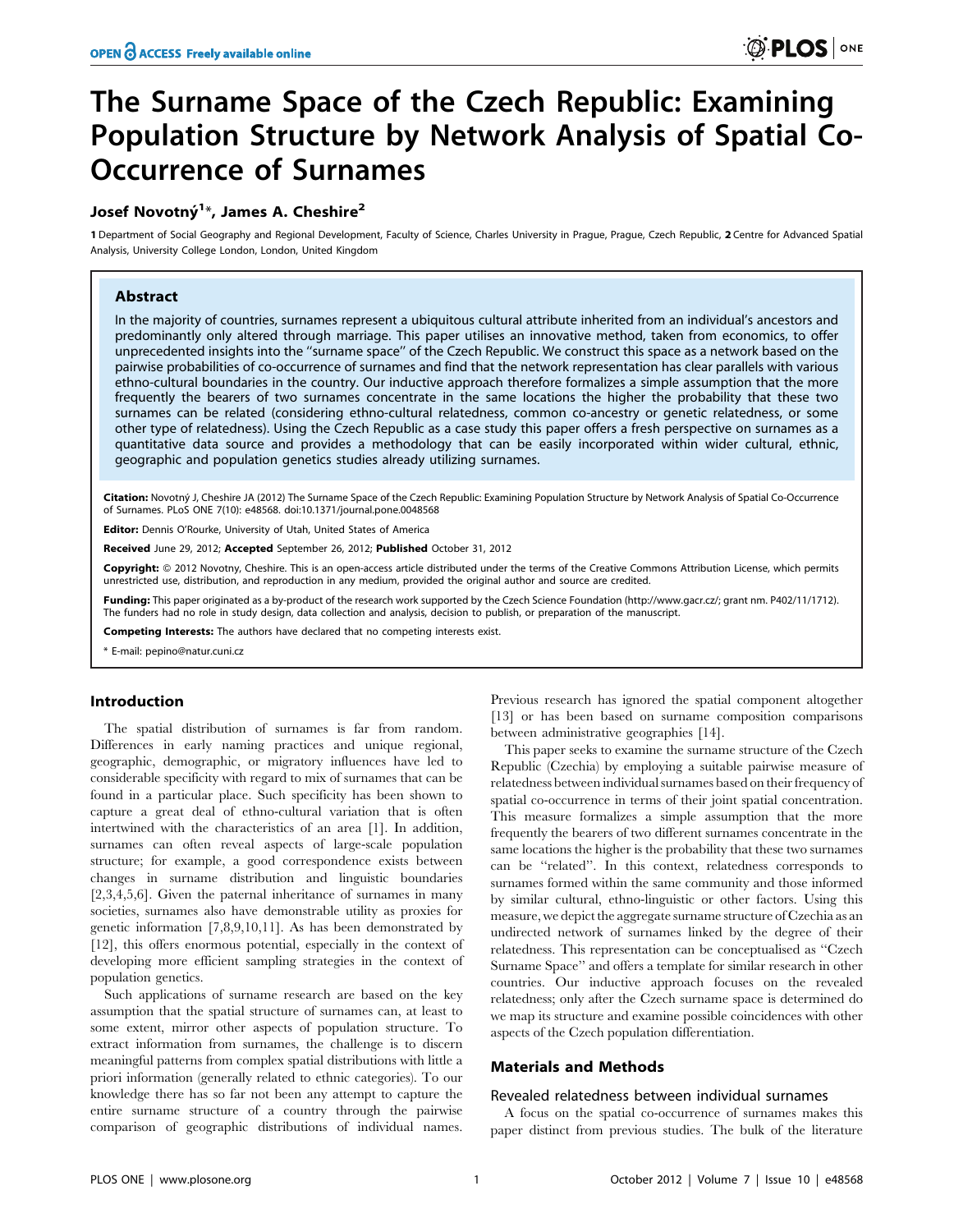typically concerns pairwise comparisons between spatially defined populations based on the (di)similarity of their respective surname compositions [5,6,14,15]. Here, we apply two modifications of the measure of pairwise relatedness used in very different context of the analysis of international trade [16]. These measures are novel in the context of surname analysis and we have found them to work better for our purposes than the traditional ''genetic distance'' measures such as Lasker or Neis indices (outlined in  $[17]$ .

The approach adopted here is a departure from previous research in the sense that the spatial distributions of individual surnames are the key input; regional patterns emerge as groupings in the surname space. Such approaches seek to establish the extent to which two or more geographic areas share the same pool of surnames and therefore offer comparisons between spatial units rather than the surnames themselves. With traditional methods, broad surname regions can be reliably produced but at the risk of subsuming some of the smaller groups of surnames with noncontiguous spatial patterning. Migrant surnames may, for example, be well-represented in these smaller groups and therefore more easily isolated than when using a traditional measure to produce more aggregate results. Improved granularity comes at the expense of increased computing overheads and a far more complex result (due to its larger number of comparisons), but we feel that capability to handle and interpret such outputs is increasing all the time and, as such, the methodology will become more widely applicable.

The first step in defining a surname spatial similarity measure is the selection of an appropriate form of input data for describing the occurrence of individual surnames in particular regions. A simple consideration of the absolute numbers of bearers would be inappropriate in the present context because the size of subpopulations of individual surnames varies immensely. A better metric that accounts for both the spatial concentration and the ubiquity of individual surnames is the location quotient  $(LQ)$ . For individual surnames  $(i)$  and regions  $(r)$ , respectively, it can be expressed as:

$$
LQ_{i,r} = \frac{F_{i,r}/\sum_{i} F_{i,r}}{\sum_{r} F_{i,r}/\sum_{i} \sum_{r} F_{i,r}}
$$
(1)

where  $F_{i,r}$  stands for the absolute number of bearers of the surname i in the region r. The  $LQ_{ir}$  compares the relative share of people with the surname  $i$  in the population of the region  $r$  relative to the share of this surname in the whole population at a more aggregate level. An  $LQ_{ir} > 1$  indicates that the surname in question is more prevalent in the region  $r$  than in the whole population (below we simply say that the surname concentrates in the region r).

In the second step, the  $LQ$  is used for the expression of the pairwise measures of revealed relatedness between surnames. For this paper the Jaccard and Dice similarity measures were examined. Here the Jaccard establishes the number of regions where both of the two analyzed surnames are concentrated relative to the number of regions where at least one of them concentrates. The Jaccard measure of the revealed relatedness between the two surnames  $i$  and  $j$  when focusing on their cooccurrence over r regions is defined as:

$$
J_{i,j} = \frac{|\{r: LQ_{i,r} > 1\} \cap \{r: LQ_{j,r} > 1\}|}{|\{r: LQ_{i,r} > 1\} \cup \{r: LQ_{j,r} > 1\}|}
$$
(2)

where the nominator accounts for the number of regions that satisfy both  $LQ_{ir} > 1$  and  $LQ_{ir} > 1$ , while the denominator refers to the number of regions satisfying at least one of these inequalities. The measure falls between 0 and 1 with the upper bound signifying that the two surnames in question are concentrated solely in identical regions.

In this context, the first asymmetric Dice measure captures the probability that surname  $i$  concentrates in the region  $r$  conditional to the concentration of surname  $j$  in the same region:

$$
D_{i|j}^{1} = P(LQ_{i,r} > 1 | LQ_{j,r} > 1)
$$
\n(3)

$$
=\frac{|\{r: LQ_{i,r} > 1\} \cap \{r: LQ_{j,r} > 1\}|}{|\{r: LQ_{j,r} > 1\}|}\tag{4}
$$

Similarly, the second Dice measure calculates the probability that surname  $j$  concentrates in the region  $r$  conditional to the concentration of surname  $i$  in the same region:

$$
D_{j|i}^{2} = P(LQ_{j,r} > 1 | LQ_{i,r} > 1)
$$
\n(5)

$$
=\frac{|\{r: LQ_{i,r}>1\}\cap\{r: LQ_{j,r}>1\}|}{|\{r: LQ_{i,r}>1\}|}\tag{6}
$$

For the present purpose we need a symmetric measure of relatedness and thus consider the smaller from the two asymmetric Dice measures presented above. As such, we define the symmetric Dice measure of revealed relatedness between the surnames  $i$  and  $j$ as:

$$
D_{i,j} = \min\left(D_{i|j}^1; D_{j|i}^2\right) \tag{7}
$$

The appropriateness of the above defined Jaccard and Dice measures has not been tested with surname data. We therefore sought to establish the possible impacts of differing population sizes of individual surnames. We undertook a number of Monte Carlo simulation tests to establish the properties of the indices in this respect (Text S1). We found that the Dice coefficient is slightly less sensitive to the size differences and more stable in terms of smaller fluctuations in results obtained from repeatedly generated pseudorandom data. In general we have noted that both of the measures can serve well for our purposes and we undertook all of our calculations for both the indices. However, because of space limitations, the graphical results presented and their associated analysis use the Dice coefficient only. Given the specification of our analysis described below, the sets of surnames linked by the 50,000 highest pair-wise observations of Jaccard and Dice measures, respectively, calculated at the more detailed level of municipalities (that is where a higher discrepancy may be expected) are 80% identical.

#### Constructing the surname network

Given the large sample of surnames analyzed it was necessary to run a series of computationally intensive calculations to obtain an extensive matrix of surname-surname proximity observations (nearly 200 million in the first stage of our analysis as described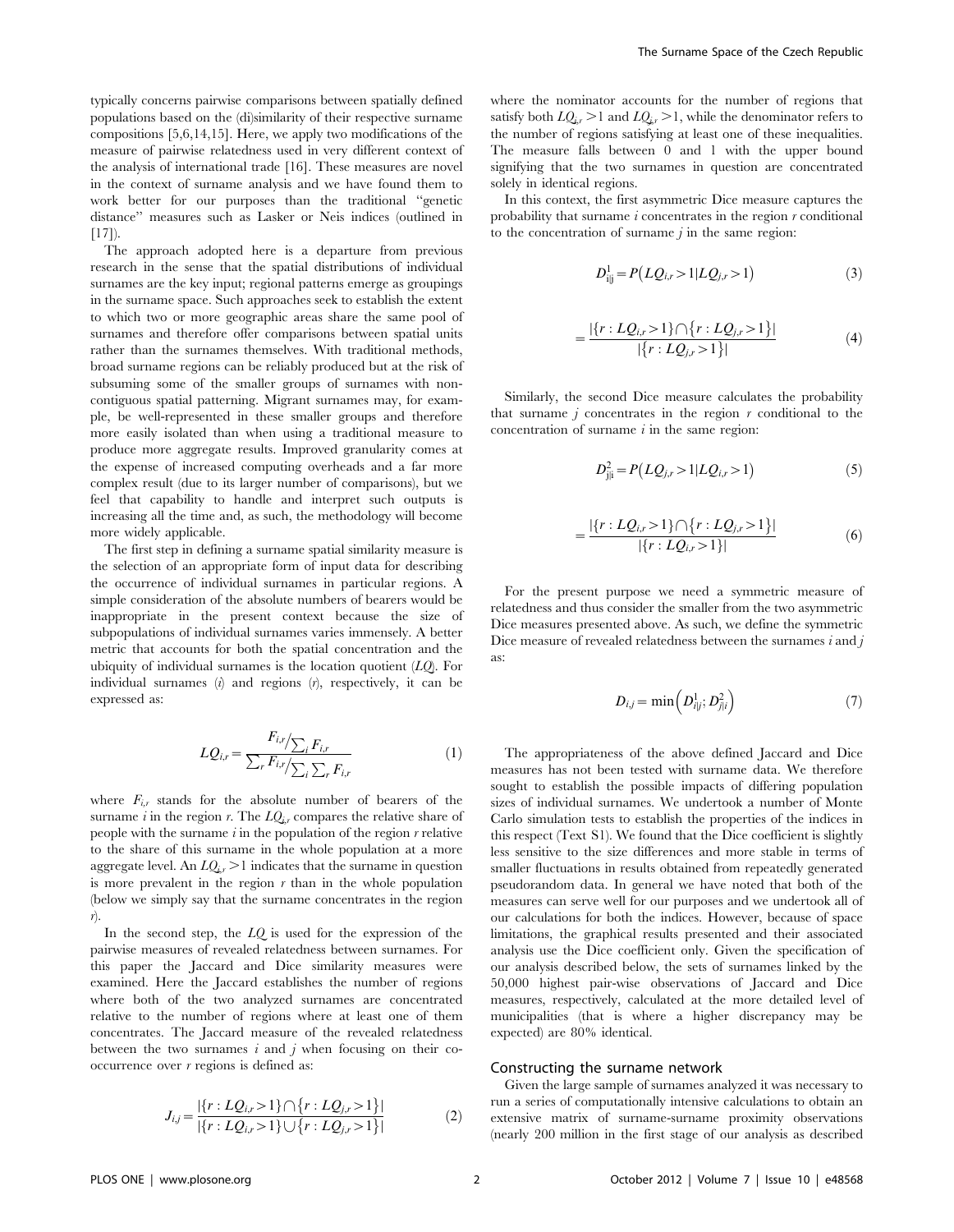below). Such a matrix tends to be very sparse with a large number of zero or negligible observations and very few more significant observations. It is therefore conducive to data mining through network analysis (the matrix can also be referred to as the weighted adjacency matrix as in [18]). We thus consider the network of surnames in terms of an undirected graph where nodes (or vertices) correspond to individual surnames and links (or edges) between them refer to the most significant measures of revealed relatedness  $(D_{i,j}$  has been applied for the results presented below). As stated above, we consider this network as an appealing representation of the Czech surname space. It can be examined both globally in terms of its aggregate patterns, its shape, or the number of communities, and locally through extracting the positions of individual surnames or their groups. Both of these aspects are important with respect to our inductive analysis that is driven by an expectation of detectable clusters or communities and surnames with strong internal and relatively weak external relatedness.

For the network visualization we used Cytoscape, open source software suitable for handling large complex networks [19]. A force-directed algorithm with consideration of weights linearly proportional to our measure of revealed relatedness appeared to produce the most effective network layout (for description of the force-directed layout used in Cytoscape software see http:// cytoscapeweb.cytoscape.org/documentation/layout). With this the network can be conceptualised as a physical system where nodes (surnames) influence each other via attracting forces with strengths proportional to their revealed relatedness. The algorithm minimizes the energy of the physical system and assigns the nodes with positions in two-dimensional space accordingly.

For the network visualisation to be interpretable, the majority of negligable links should be removed. A threshold of  $D_{i,j}$  (denoted as d) determined by, for example, inspecting the frequency distribution of the proximity observations provides a logical criterion. Considering a certain  $d$ , a surname space visualisation consists of  $n$ surnames and  $m$  surname-surname relatedness links, when:

$$
m = N(D_{i,j} \ge d) \tag{8}
$$

with 
$$
m = n(n-1)/2
$$
 if  $d = 0$  (9)

This provides the basis to defining some simple local and global characteristics of the surname network, similarly to basic measures used in the network analysis [18]. An important local parameter pertaining to each node is the node degree. It is the number of links that connect the node in question to other nodes in the network. Here the degree of a surname i is denoted as  $k_i$  and it corresponds to the number of its revealed relatedness links to other surnames equal or above chosen  $d$ :

$$
k_i = N_j(D_{i,j} \ge d) \tag{10}
$$

This measure is particularly interesting in the present context because it can be considered as a simple measure of the node centrality. A high  $k_i$  implies that surname in question co-occurs (concentrates in similar regions) with many other surnames within a given surname space or its sub-space. In other words, a high  $k_i$ indicates that a surname  $i$  is highly embedded in the surname space or its sub-space (which is understood here as any contiguous part of the surname network, defined for example by a selection of adjacent nodes or links) and that it can be considered an examplar of a local population.

In addition, two basic global parameters of a surname space can be introduced in terms of the mean surname degree  $(c)$  expressed as:

$$
c = \frac{1}{n} \sum_{i} k_i = 2 \frac{m}{n}
$$
 (11)

and the surname space density  $(\rho)$ : that is the proportion of actual number of links in the surname space relative to the maximum possible number of links:

$$
\rho = \frac{2m}{n(n-1)} = \frac{c}{n-1} \tag{12}
$$

Both c and  $\rho$  are valuable metrics measuring the extent of aggregate relatedness among surnames within a given surname space (or its sub-space). As such, they provide interesting information about the extent of internal population homogeneity.

#### Data and analysis design

This paper draws on a unique dataset containing the occurrence of individual surnames in each of the 6,253 Czech municipalities derived from the 2009 Central Population Register (produced by the Czech Ministry of the Interior). The data cover all those with permanent residence; that is Czech nationals and foreigners staying on a long-term basis. The 10,705,763 individuals listed share 362,125 unique surnames.

It is conventional in Czechia to have male and female variants of the same surname. Both exhibit almost identical spatial distributions negating the need to include both forms and so the female variants were omitted. This dramatically reduced the volume of data. Fortunately, nearly all Czech feminine derivatives are easily distinguishable by the suffix  $-4$ . The exceptions are comparatively more frequent for certain surnames typical of eastern Moravia and Silesia [20] and among rare surnames (see Table 1). Although a few of these exceptional cases have been included into the analyzed sample, it does not have any significant effect on results because the location quotient (as described above) compares relative population shares.

For the analysis of co-occurrence we decided to work with male surnames with a frequency exceeding 49 bearers in the whole country. With this filter applied the data comprised 15,487 most frequent male surnames and 4,347,283 individuals corresponding to 83% of total male population. The cut-off was chosen in the light of the following: firstly, the size distribution of surnames is heavily right skewed and the inclusion of less frequent names would make our analysis excessively computationally intensive (as described below); secondly, and more importantly, the consideration of less frequent surnames would considerably increase a risk of contamination of results by random co-occurrences of rare surnames; thirdly, we also noted that the spatial distribution of rare surnames in Czechia is quite uneven with significantly higher shares of such surnames in peripheral areas and especially in the region of Silesia (basic information about regional division of the country and main migratory processes that have shaped its current ethnic structure is provided in Text S2 and Figure S1). Therefore, the inclusion of rare surnames would disproportionately enlarge the parts of surname space that depict surnames concentrated in these regions.

As previously noted, the scope of the proposed study has been constrained by the computational intensity of the analysis and the nature of Czech administrative geography in this context. Initially,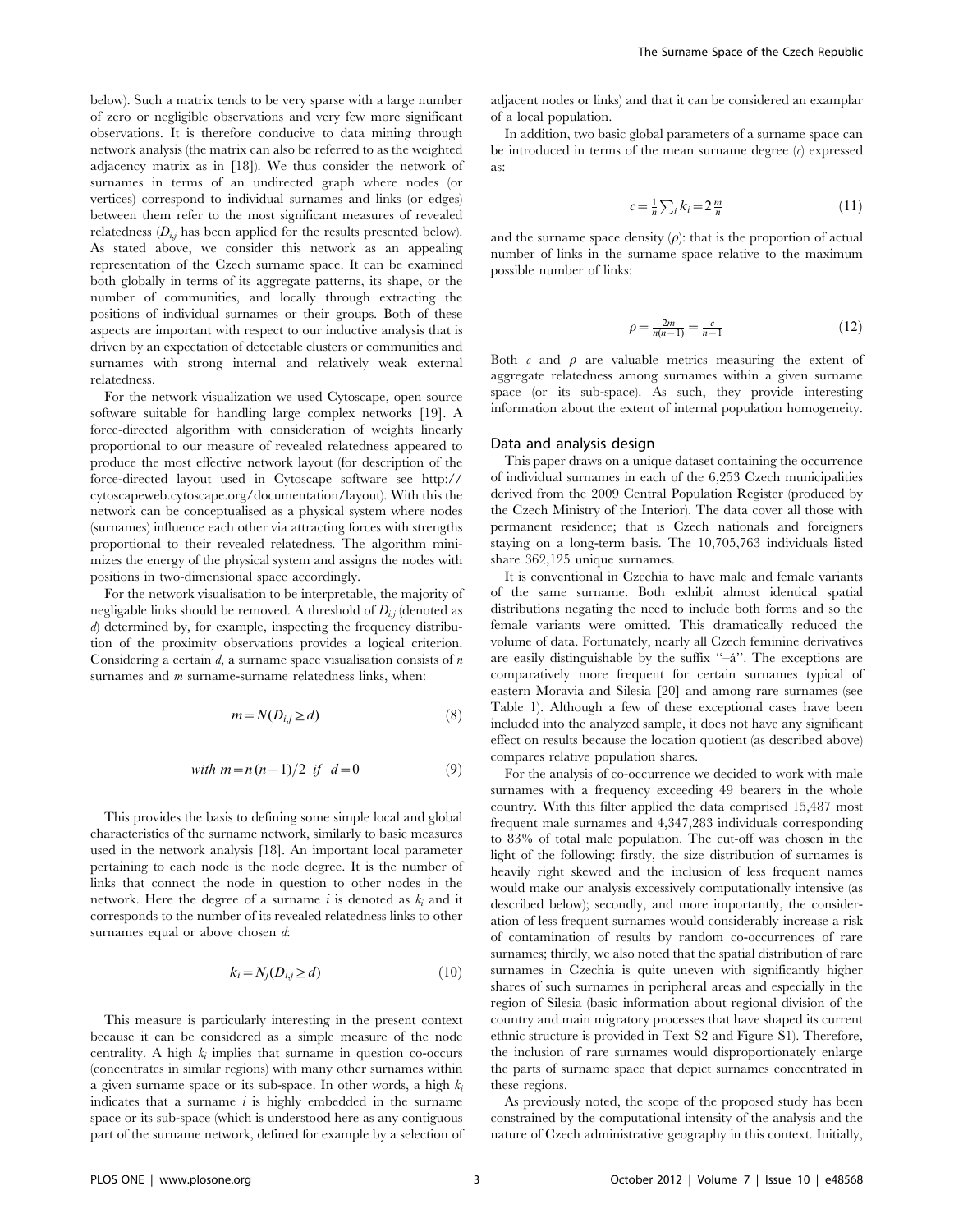Table 1. Frequency distribution of all surnames and feminine derivatives with suffix "-a".

| Size category:                                  | >9,999  | >999      | >99       | >49       | >9         | >2         | All        |
|-------------------------------------------------|---------|-----------|-----------|-----------|------------|------------|------------|
| Nm. of surnames                                 | 33      | 1,379     | 17,210    | 30,307    | 88,376     | 185,121    | 362,125    |
| Nm. of bearers                                  | 535,693 | 3,748,590 | 7,832,685 | 8,750,015 | 10,003,339 | 10,482,187 | 10,705,763 |
| Share of bearers in total<br>population         | 0.050   | 0.350     | 0.732     | 0.817     | 0.934      | 0.979      | 1.000      |
| INm. of feminine derivatives<br>with suffix "á" | 17      | 704       | 8,531     | 14,820    | 40,841     | 78,596     | 140,732    |
| Share in number of all<br>surnames              | 0.515   | 0.511     | 0.496     | 0.489     | 0.462      | 0.425      | 0.389      |

doi:10.1371/journal.pone.0048568.t001

we attempted the analysis directly at the finest spatial level of municipalities. However, these spatial units were too fragmented and differing in population sizes to the extent that small numbers became an issue. Instead, we opted for a two-stage procedure (Table 2). In the first stage we undertook the analysis using a set of larger spatial units corresponding to 206 micro-regions (so called municipalities with extended competence). Importantly, the delineation of these units coincides relatively well with historical and socio-economic processes and they can be considered as functional socio-geographical micro-regions. The first stage of our analysis highlighted a smaller sub-sample of ''important'' surnames in terms of those most frequently co-occurring over these regions. As described in Table 2 and discussed in more detail below, in this way 5,660 of the potentially most interesting surnames (that is 36% of the original sample equivalent to nearly half of the male population) linked by the most significant pairwise measures of relatedness were identified. This set of surnames was then analyzed in the second stage of our analysis focusing on cooccurrence in 6,244 municipalities (the original set of municipalities contained 6,253 units but in nine of them none of 5,660 surnames indentified in the first stage of our analysis is concentrated). This approach is based on the assumption that the pairs of surnames with high co-occurrence in larger regions will also have a higher probability of being found together in smaller regions. For the second stage, the three largest municipalities (in terms of population size) including Praha, Brno, and Ostrava were excluded from the analysis as we expect many ''random'' co-occurrences to be found, thus adding noise to the results.

We expect that the consideration of co-occurrence indices in more aggregate spatial units can provide us with a ''global'' picture, whilst analysis at the level of municipalities will lead to more fragmented network identifying more accurately the pairs and communities of individual surnames with the highest probability of being factually related.

## Results

#### Analysis of co-occurrence in 206 micro-regions

We first examined the co-occurrence of 15,487 unique male surnames over 206 Czech micro-regions. The calculations for all possible pairs of these surnames produced a matrix of 119,915,841 proximity observations  $(D_{i,j,reg})$ . Table 3 shows the upper part of cumulative frequency distribution for these results and Figure 1 depicts its rank-size distribution. As expected, the frequency distribution is heavily skewed to the right with only 0.13% of all  $D_{ij,reg}$  observations attaining a value exceeding 50% of the maximum observation. In other words, while an overwhelming majority from all of analyzed pairs of surnames reveal a negligible relatedness, there is also a tiny proportion of those pairs that are interesting in the present context because of their high mutual proximity.

Before examining the most significant links it is worth discussing some of the highly ubiquitous surnames in terms of greater prevalence but low spatial concentration. The following six surnames have more than 4,000 bearers but have no observation exceeding  $D_{ij,reg}$  of 0.500: Hruška (means a pear in English), Hrubý (originated from older term for tall), Liška (a fox), Toman (after Thomas the Apostle), Kočí (a coachman), Prokop (probably from Greek prokoptó or prokópos meaning pioneer and ready, respectively). The ubiquity of these and similar surnames is determined by a meaning independent of regionally specific naming practices (a common naming practice in many countries). Of the 675 male surnames with the frequency above 1,000 bearers only 17% of them fall into this group of spatially ubiquitous surnames. Importantly, it implies that the majority of the most frequent surnames exhibit some kind of spatial concentration. Arguably, the tendency towards spatial concentration is expected to be even higher for the less popular names.

For this paper, the most interesting information is contained in observations pertaining to the steep left part of the rank-size plot in Figure 1. On inspection, we found that the value of  $D_{i,j,reg} = 0.525$ 

Table 2. Description of samples of surnames and spatial units in the first and second stage of analysis.

|                       | <b>Surnames</b>  |                         |                             | <b>Spatial units</b> |                       |                      |
|-----------------------|------------------|-------------------------|-----------------------------|----------------------|-----------------------|----------------------|
|                       | Nm. in<br>sample | Of all male<br>surnames | Of total male<br>population | Nm.                  | Average pop.<br>size* | Median pop.<br>size* |
| $1st$ stage           | 15,487           | 7%                      | 83%                         | 206                  | 21,103                | 12,504               |
| 2 <sup>nd</sup> stage | 5,660            | 2.5%                    | 48%                         | 6,244                | 347                   | 109                  |

\*Refer to individuals bearing surnames included in the analysed samples of surnames. doi:10.1371/journal.pone.0048568.t002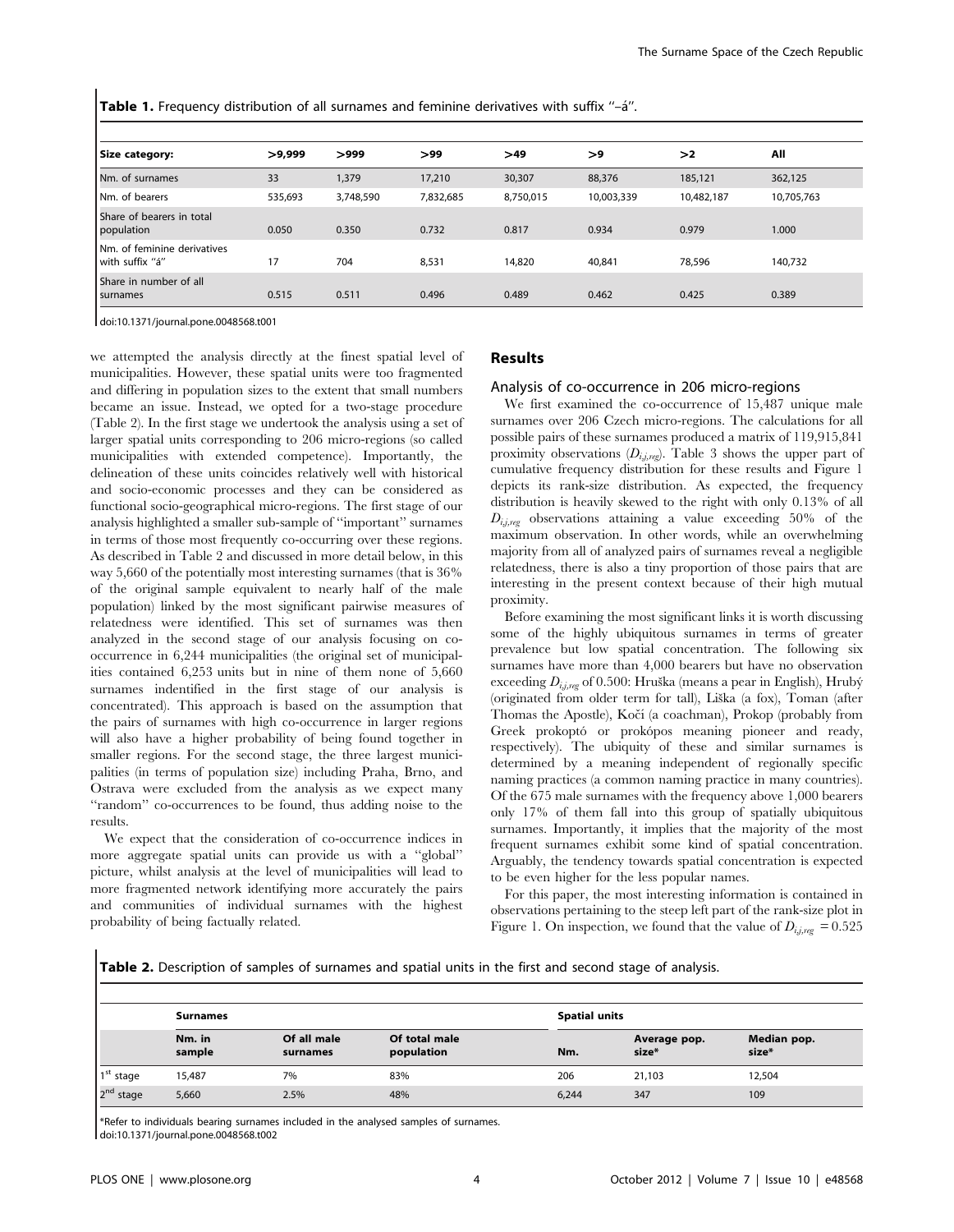Table 3. Upper parts of the cumulative frequency distributions of  $D_{i,j,req}$ .

|                                 | Bounds in % of maximum observation |         |         |                |       |         |
|---------------------------------|------------------------------------|---------|---------|----------------|-------|---------|
|                                 | $= 100%$                           | $>90\%$ | $>80\%$ | $>70\% > 60\%$ |       | $>50\%$ |
| Number of<br>proximity<br>links | $\overline{2}$                     | 28      | 233     | 1931           | 16759 | 159137  |
| Number of<br>surnames           | 3                                  | 30      | 116     | 512            | 4388  | 12828   |
| Male<br>population<br>covered   | 0%                                 | 1%      | 2%      | 7%             | 41%   | 77%     |

The maximum observation corresponds to  $D_{i,j,reg} = 0.875$ . Based on 119,915,841 observations of  $D_{i,j,reg}$  between 15,487 surnames.

doi:10.1371/journal.pone.0048568.t003

(or 60% of the maximum) offers a good threshold for distinguishing these important observations as it lies in the area beyond which the rank-size curve rapidly flattens. Using the conditional probability interpretation of the Dice coefficient, we can say that two surnames connected by a link satisfying  $D_{i,j,reg} \geq 0.525$  have at least 52.5% probability that one of these surnames concentrates in a region where another is concentrated.

Unfortunately, despite this cut-off, the surname space still contained too many nodes to be reasonably visualised. We thus further limited the displayed results to surnames with at least 100 bearers. This value is based on insights from a number of preliminary experiments examining the trade-off between the number of surnames displayed (complexity of displayed surname network) and graphical limitations of our network visualisations (readability of the network). As a result, we obtained a set of 8,405 proximity links connecting 2,429 unique male surnames. After applying the weighted force-directed layout algorithm, the aggregate version of the Czech surname space was generated and visualized in Figure 2 (see Figure S2 for a high resolution figure where the nodes are labelled and their size is scaled by their population size and Figure S3 for a high resolution version where the size of nodes is scaled by their degree).



Figure 1. Rank-size distribution for the set of observations with  $D_{i,j,reg} \geq 0.500$ . doi:10.1371/journal.pone.0048568.g001

The Czech surname space illustrated in Figure 2 consists of the bulk of nodes comprising two clearly distinguishable parts (A and B) and a number of smaller communities and pairs of surnames disconnected from this main network (marked as C in Figure 2). The majority of the network aligns surprisingly well with the division of the country into three historical lands (Bohemia, Moravia, Silesia – see Text S2 and Figure S1) that can be considered as the main historical population regions of Czechia. The larger upper part of the surname space (A) contains surnames concentrating and co-occurring predominantly in Bohemian regions, while the smaller lower part (B) consists mainly of Moravian and Silesian surnames. Comparing the mean node degree and network density between these two components of the Czech surname space (Table 4) suggests a greater aggregate relatedness within the Moravian-Silesian part. This indicates more stability of Moravian and Silesial population relative to its Bohemian counterpart. Again, this aligns well with what can be expected when taking the cultural and historical specifics of Czechia into account.

The key feature of each network graph is its degree distribution. In a random graph, nodes have a similar probability of being connected and therefore the degree distribution tends to be homogenous as signified by a binomial shape. By contrast, real world networks of various complex phenomena are typically hierarchically organized, with an inhomogeneous, considerably right skewed degree distribution. Here, a highly inhomogeneous degree distribution has been found (Figure 3) suggesting that the Czech surname space depicted above may share some general properties of complex networks. While a few surnames reveal many significant links to other surnames, a majority of them have a negligible number of these significant links. In addition, as is clearly visible in Figure 2, our network is also globally inhomogeneous in the sense that high degree nodes are not distributed evenly but clustered into a few dense communities. We are particularly interested in the highest degree hub surnames within the core clusters as they are the most embedded within the Czech surname space, and they can be regarded as the most typical exemplars. In addition, we are similarly interested in the identification of surnames outside the main cores that still have a high degree relative to other peripheral surnames and that serve as secondary hubs. These are regionally important exemplars, which, together with the highest degree surnames, form a ''back-bone'' of the Czech surname space. Both types of these hub surnames are listed in Table 5 when classified into several regionally specific groups (as described below). High resolution Figure S3 then maps the exact position of high degree surnames within the surname network, while showing variation in the degree of particular surnames by different node sizes. In addition, Figure 4 shows regional concentration of these high degree groups of surnames from particular core communities as listed in Table 5. Interestingly and importantly, we found that there is a lack of relationship between the surname degree and its frequency of occurrence (Figure S4). It contrasts with a naive expectation that the highest degree surnames will predominantly be the most frequent ones, while less frequent surnames will automatically reveal a low node degree.

The most extensive cluster of surnames in the Bohemian part of the Czech surname network in Figure 2 forms its primary core. Whilst the core is clearly recognizable upon the visual inspection of the graph based on a force directed layout, our effort to define it more precisely through the application of community detection algorthms failed to offer a better solution. Reassured by the way the core clearly delineates a known population boundary when its surnames are mapped and with the help of the prevailing regional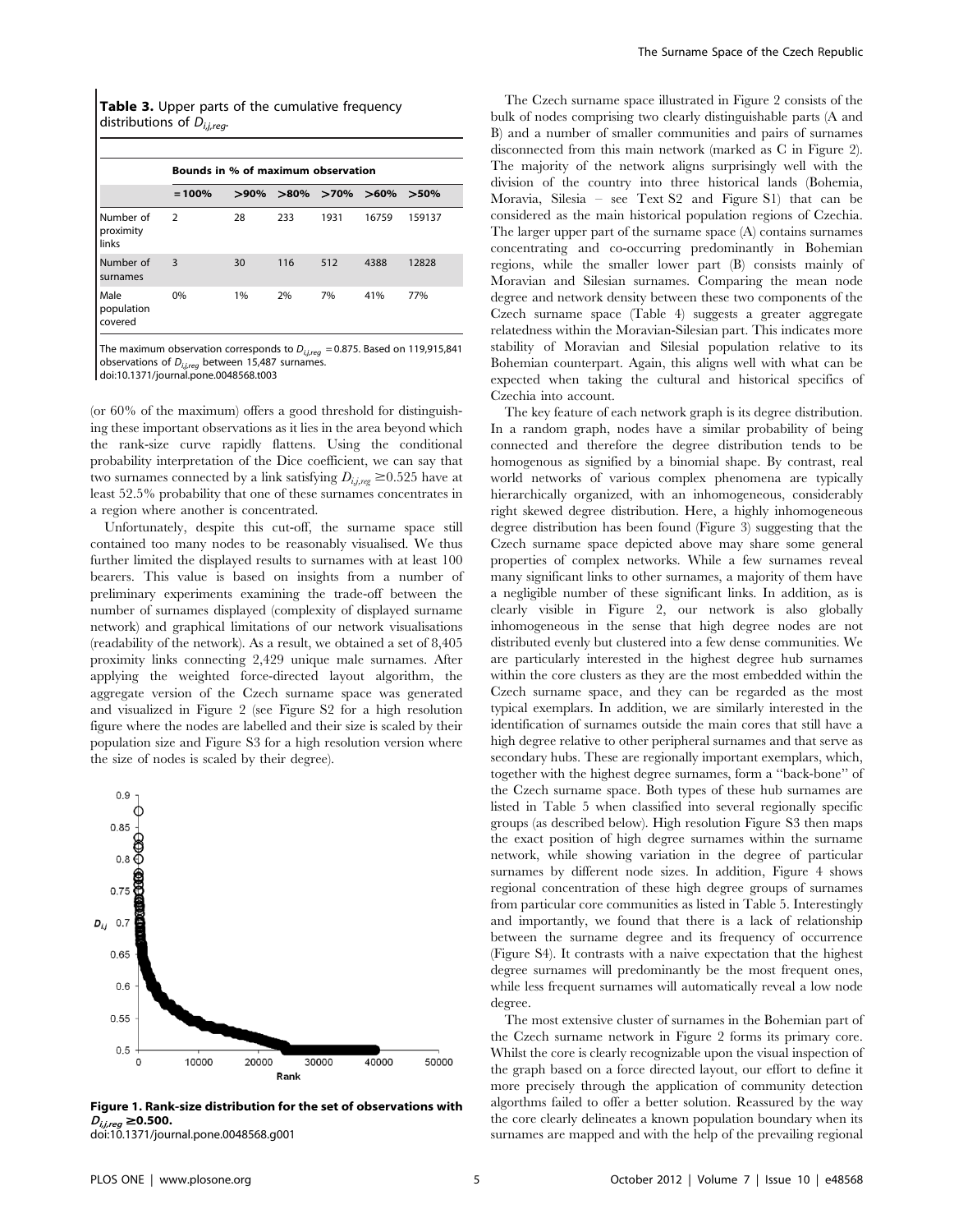

Figure 2. Czech surname space based on the analysis of co-occurrence in 206 micro-regions. A - Bohemian part of the surname space; B – Moravia-Silesia part; C – Smaller communities and pairs of surnames disconected from the main network (surnames with links  $D_{i,i,req}$  < 0.500 to all of the surnames in the parts A and B but with Di,j,reg ≥0.500 to one or more surnames in part C). Dashed line indicates approximate separation between parts of the surname space pertaining to Bohemia and Moravia-Silesia. A1-5 and B1-2 indicate main core communities of surnames (as described below in the text). The color and shape of a node is determined on the basis of the region (14 administrative regions known as ''kraje'' or NUTS3 regions were used) where the surname has the maximum concentration (max  $LQ_{i,r}$ ). Circular nodes show surnames with maximum  $LQ_{i,r}$  in a Bohemian region, triangles mark surnames with the maximum  $LQ_{ir}$  in a Moravian or a Silesian region, and hexagons are used for surnames with the maximum  $L\tilde{Q}_{ir}$  in Vysoc̆ina region which is partly in Bohemia and partly in Moravia. See Figure S2 for a high resolution version with labels of individual surnames and the size of nodes scaled by their population size and Figure S3 for a high resolution version where the size of nodes refers to their degree.

doi:10.1371/journal.pone.0048568.g002

concentration of individual surnames (visualized by different node colours in Figure 2), we distinguished three different groups of surnames within this main Bohemian cluster. For each surname  $i$ , the region of its prevailing concentration refers to a region with the maximum  $LQ_{i,r}$  (here we considered 14 administrative regions known as kraje or NUTS 3 regions using the terminology of the

EU Nomenclature of Territorial Units for Statistics). The three distinguished groups within the main Bohemian core were indicatively marked as A1, A2, and A3 in Figure 2.

The group A1 includes typical Bohemian surnames in terms of the most frequent (the three most common are Novák, Svoboda, and Novotný) in addition to other lower frequency, and

| Table 4. Basic characteristics of Czech surname space in Figure 2 and its main parts |  |  |  |  |  |  |  |  |
|--------------------------------------------------------------------------------------|--|--|--|--|--|--|--|--|
|--------------------------------------------------------------------------------------|--|--|--|--|--|--|--|--|

| Part of the surname space      | Number of surnames $(n)$ | Number of links (m) | Mean surname degree $(c)$ | Density $(\rho)$ |
|--------------------------------|--------------------------|---------------------|---------------------------|------------------|
| A - Bohemian                   | 1200                     | 4315                | 7.2                       | 0.006            |
| $B - Moravian-Silesian$        | 877                      | 3885                | 8.9                       | 0.010            |
| $C -$ disconnected communities | 352                      | 205                 | 0.7                       | 0.001            |
| Czech surname space total      | 2429                     | 8405                | 6.9                       | 0.003            |

doi:10.1371/journal.pone.0048568.t004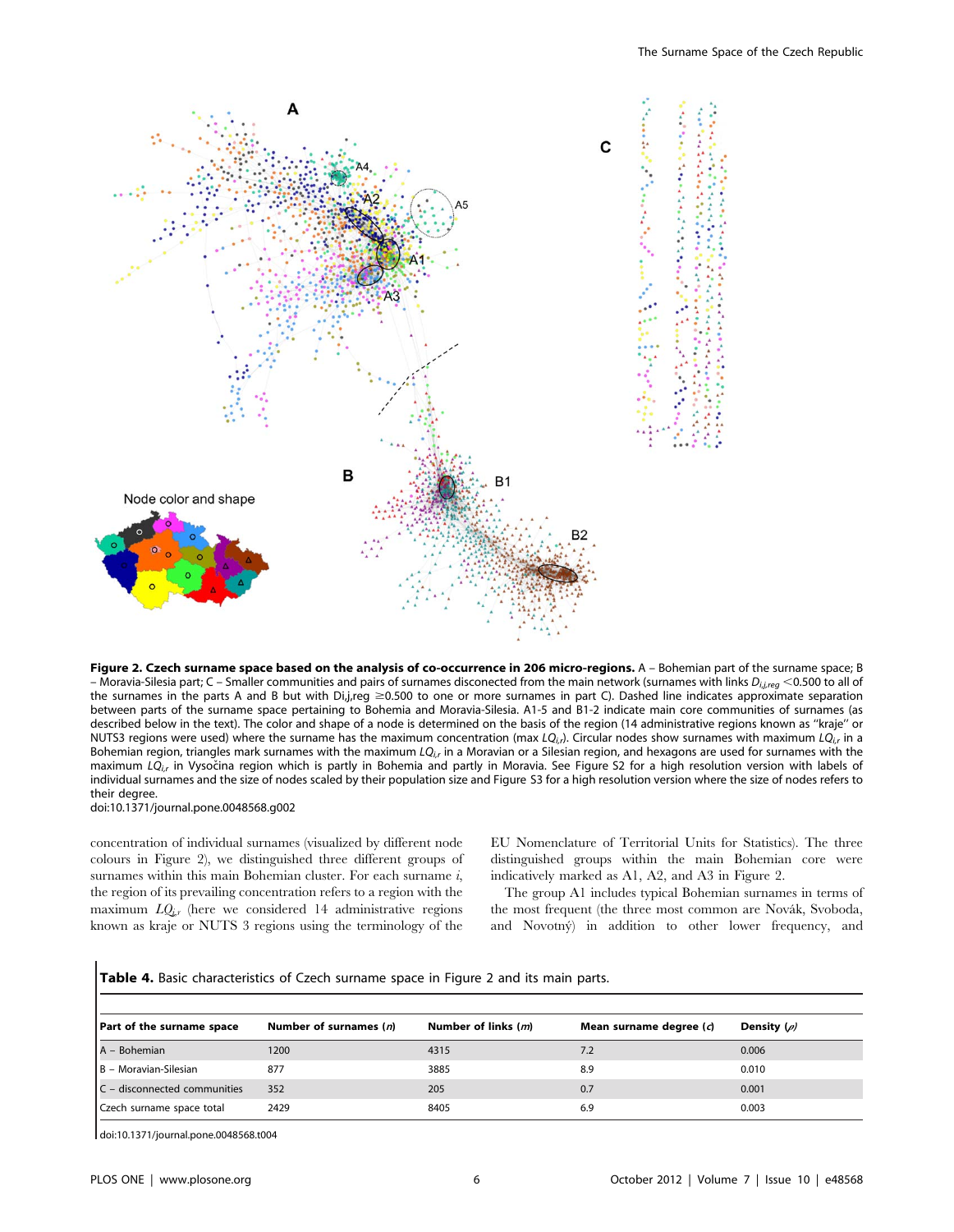

Figure 3. Degree distribution of surnames in the Czech surname space (as displayed in Figure 2). doi:10.1371/journal.pone.0048568.g003

traditional, Bohemian surnames. Although the more populous of these surnames are widely found across the country, all of the surnames from this group tend to be concentrated in the south and west regions of Bohemia (see also Figure 4). The second group within the core cluster of Bohemian surnames (A2) is partially overlapping with the first one, while containing typical south-west Bohemian names. By contrast, the third group (A3) consists of surnames typically found in the north and north east of the Bohemia region. The separation of this community from the two previously mentioned is recognizable and it also holds for their respective peripheries.

In addition to the main core, there is another dense cluster in the Bohemian part of the Czech surname network. Labelled as A4 in Figure 2, it contains a community of Vietnamese surnames. It results from a significant spatial concentration of Vietnamese immigrants and their descendants in the western and particularly north-western regions at the border with Germany and also big cities [21,22].

The second Moravian-Silesian part of the Czech surname space has two dense cores in terms of the main Moravian cluster (B1) and Silesian cluster (B2). In addition, there is also a relatively dense area between these main cores consisting of names typical for various more specific regions in the north, central, eastern Moravia. In the case of Moravian surnames, linguistic differentiation of surnames and spatially specific naming practices are clearly recognizable. For example, a majority of names that apparently originated from verbs (most often these surnames are in a past conditional form of a verb) are located in the lower left and upper parts of the main Moravian cluster (B1). Some notable examples of these names, with a quite central position in our surname network (see below), are Zapletal (past conditional from "to weave"), Přikryl (from "to cover"), or Hradil (from "to block"). In Figure 5 the position of nearly 70 of such surnames identified within this part of the Czech surname space is indicated by the black bold borders of their respective nodes. The figure also contains the map showing the spatial concentration of these naming practices to certain specific regions of Moravia.

In addition, Figure 6 shows another smaller but quite interesting group of surnames located next to each other at the very right edge of the Bohemian part of the Czech surname network (the area indicated as A5 in Figure 2). These are typical Roma surnames (the upper left part of Figure 6) and some German origin surnames (the lower right side). These surnames are concentrated in the same regions along the western and northern border of the country, which is a part of so called Sudetenland, and the similarity in their spatial behaviour can be linked to some disruptive population changes that affected these areas after the Second World War. The identification of German surnames can be seen as relicts of significant share of German population that had been living in these regions for centuries until their post-war expulsion (Text S2 and Figure S1). The Roma surnames can be

Table 5. High-degree nodes in particular parts of Czech surname space as indicated in Figure 2 ( $k_i$  in parentheses).

| Community (as indicated<br>in Figure 2)   | Highest degree surnames in particular groups                                                                                                                                                                                                                                                                                                       |
|-------------------------------------------|----------------------------------------------------------------------------------------------------------------------------------------------------------------------------------------------------------------------------------------------------------------------------------------------------------------------------------------------------|
| A <sub>1</sub>                            | Mašek (78); Kohout (74); Bláha (72); Soukup (70); Tůma (62); Šindelář (57); Zelenka (56); Mareš (55); Novák (51); Vacek (50); Hora (49);<br>Nedvěd (49); Průcha (49); Šíma (46); Mařík (46); Černý (45); Šašek (44); Brož (43); Čapek (43); Pech (43); Kouba (42); Jindra (41)                                                                     |
| A2                                        | Levý (53); Fencl (49); Nový (44); Čadek (40); Fořt (37); Sloup (37); Zíka (35); Hořejší (28); Větrovec (28); Houška (22); Hůrka (22); Krákora<br>(22); Voráček (21); Bečvář (21); Jindřich (20); Kuneš (20); Vácha (20)                                                                                                                            |
| A <sub>3</sub>                            | Klouček (61); Jirásek (53); Šulc (50); Vondráček (45); Janata (44); Krejčík (43); Šimůnek (40); Hanuš (30); Matouš (29); Stránský (28);<br>Krupička (28); Bartoníček (28); Kout (25); Kopecký (25); Chvojka (24); Horyna (23); Bareš (22); Pilař (20); Zima (20)                                                                                   |
| <b>A4</b>                                 | Nguyen (44); Nguyen Thi (39); Pham (36); Vu (30); Tran (29); Nguyen Van (26); Dinh (25); Dang (25); Le (23); Bui (20)                                                                                                                                                                                                                              |
| Other regional hubs in<br>Bohemia         | Šmejkal (31); Hříbal (26); Douša (26); Kasl (24); Duchek (18); Drbohlav (17); Třešňák (17); Vinš (16); Salač (16); Trejbal (16); Švandrlík (15);<br>Sucharda (14); Štýbr (12); Mádle (12)                                                                                                                                                          |
| l B1                                      | Polášek (133); Zapletal (86); Přikryl (73); Konečný (69); Hanák (66); Večeřa (58); Janík (53); Klimek (53); Hradil (51); Machala (51);<br>Chovanec (49); Sedlář (49); Vaculík (48); Zbořil (44); Polách (43); Vala (40); Buček (37); Doležel (37); Chytil (36); Jurečka (34); Zlámal (34);<br>Zaoral (33); Blaha (32); Navrátil (32); Tomeček (32) |
| l B2                                      | Sikora (68); Kawulok (61); Kubiena (61); Lysek (58); Kajzar (57); Valošek (55); Ligocki (50); Spratek (49); Pawlas (45); Liberda (45); Byrtus<br>(43); Walach (42)                                                                                                                                                                                 |
| Other regional hubs in<br>Moravia-Silesia | Strnadel (49); Zátopek (40); Ondruch (29); Kresta (25); Srubař (23); Petroš (23); Juchelka (22); Kocurek (21); Maléř (18)                                                                                                                                                                                                                          |

doi:10.1371/journal.pone.0048568.t005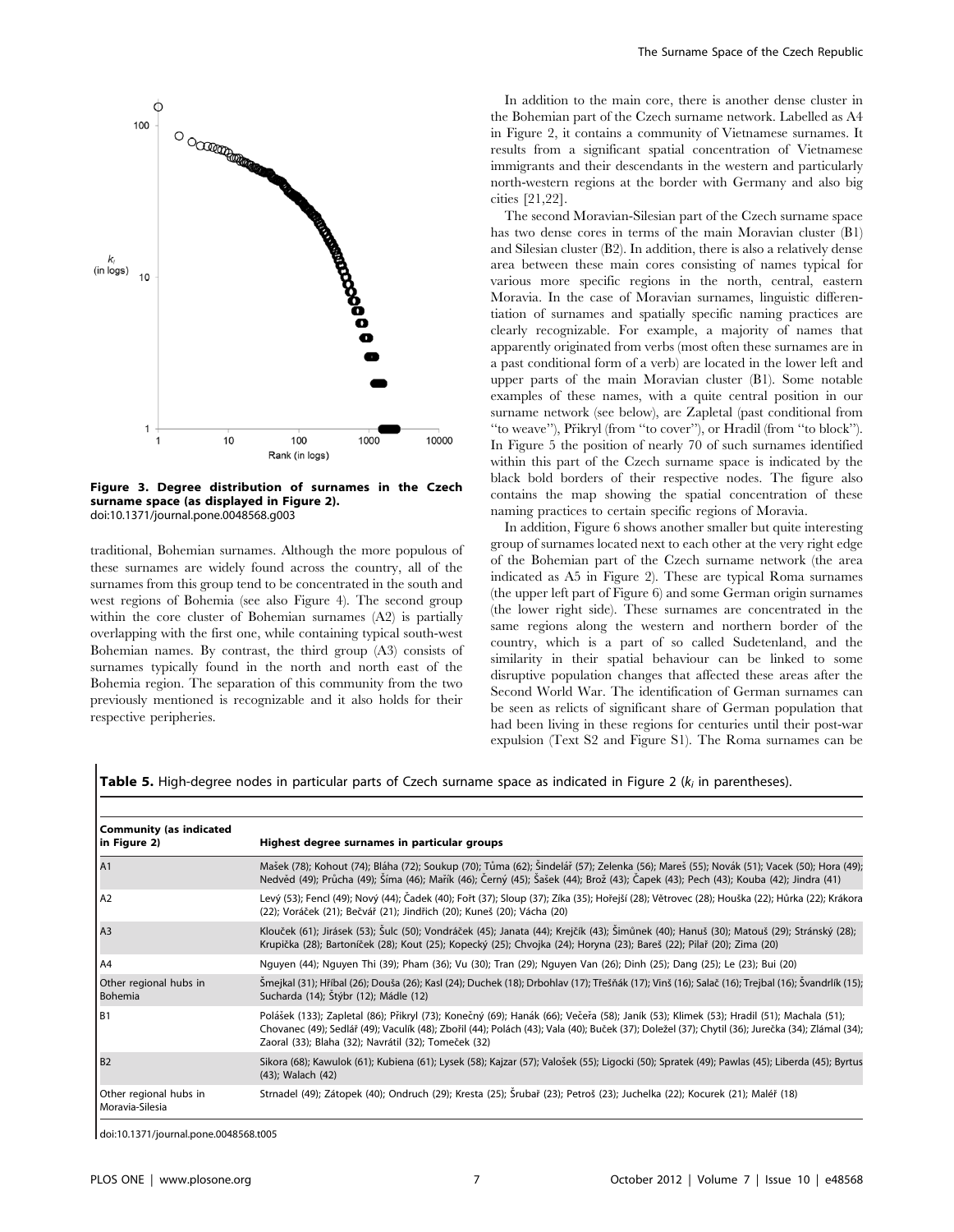

Figure 4. Spatial concentration of individual communities of high degree surnames. Individual maps show regional variation in the percentage of high degree surnames from particular core communities (A1, A2, A3, A4, B1, B2) as listed in Table 5 concentrated in a given region. For example, if the percentage of high degree surnames for A1 (the upper left map) corresponds to 100, then all the surnames listed in the A1 group in Table 5 are concentrated in a given region (that is, all of them satisfy  $LQ_{i,r} > 1$  for the region in question). doi:10.1371/journal.pone.0048568.g004

then interpreted as a result of the subsequent resettlement and industrialization led immigration into these areas, but also of some state policies that have contributed to the spatial concentrations (and often also segregations) of Roma minority groups [23].

An intriguing exception to these explanations is a typical Czech surname Vlček that can also be found in Figure 6 because of its significant revealed relatedness with Wolf. From all of the surnames considered, the name Wolf has been found as the nearest neighbour of Vlček, with the 56.7% probability that one of these surnames concentrates in the region where another one is concentrated. The high co-occurrence of these two surnames in the identical regions seems to be attributable to their common meaning – Vlček literally means "small Wolf" in the Czech language. The bi-lingual naming practices or secular name transformations taking place in these historically multi-ethnic regions (German and Czech) offers the most likely explanation for such commonalities.

#### Analysis of co-occurrence in municipalities

In the second stage of our analysis we examined the cooccurrence of Czech surnames at the finest spatial level of 6,244 municipalities. We began with the calculation of the pairwise indices of revealed relatedness  $(D_{ij,mm})$  among 5,660 surnames selected on the basis of the highest revealed relatedness at more aggregate spatial level. This sample of surnames covers almost a half of the Czech male population. Given the significantly higher number of spatial units considered for this second stage of our analysis, the values of  $D_{ij,mm}$  are generally lower than  $D_{ij,reg}$  in the first stage which focused on co-occurrence in 206 micro-regions only. At the same time, the size distribution of these second stage results is even more skewed to the right; the maximum  $D_{i,j,mmn}$ (from the total of more than 32 million of observations) corresponds to 0.687, while only 0.011% of all observations exceed 50% of the maximum value. These differences between the first and second stage results are understandable and go hand in hand with the expectation that the surname network based on the municipality level calculations will be more fragmented.

This has been confirmed by the fact that a majority of the most significant  $D_{i,j,mm}$  proximity observations occur among relatively

rare surnames that are typically concentrated in a few nearby municipalities. This is especially the case of Silesian surnames that account for almost all  $D_{i,j,mm}$  observations at the very top of the distribution of results. As such, in order to get a reasonable network representation, we again had to impose some restrictions in relation to the minimal size of surnames shown as nodes and the strength of links between them. After applying the criteria from the previous section, we found the frequency of at least 150 bearers and the links determined by  $D_{ij,mm} > 0.23$  to be optimal. The surname network based on these parameters and generated by a weighted force-directed algorithm is depicted in Figure 7 (Figure S5 depicts a high resolution version with labels of individual surnames and the size of nodes scaled by their population size).

In general, the second stage or municipality level surname network has reproduced the macro-division of the Czech surname space identified in the first stage and described above. The proportions between the sizes of the main clusters are however different with the previously mentioned dominance of the dense group of Silesian surnames (B2). Regarding Moravian surnames, again the commonality of verb-derived surnames emerges, as they form the majority of names in the B1 area of the network. The Bohemian part of the surname space (A) is structured into three main groups of surnames. The A1 cluster comprises some of the most frequent surnames and those prevalent across most of Bohemian regions, whilst the separation from the secondary cluster (A2) is hardly discernible. By contrast, two other core areas are well recognizable and represent northern and eastern Bohemian names (A3) more specifically and surnames concentrated mainly in municipalities in the north-west and west of Bohemia (A4).

The general congruence in macro-structure of the surname networks constructed here and in the first stage of our analysis is an important finding (generally similar macro-structure was also found when the  $\mathcal{J}_{ij,reg}$  and  $\mathcal{J}_{ij,mm}$  were considered instead of the  $D_{i,j,reg}$  and  $D_{i,j,num}$ , respectively). However, the main value of this second stage municipality level exercise should be seen in individual details uncovered with respect to local parts of the surname network. A number of interesting examples of pairs of surnames that have been found as potentially closely related,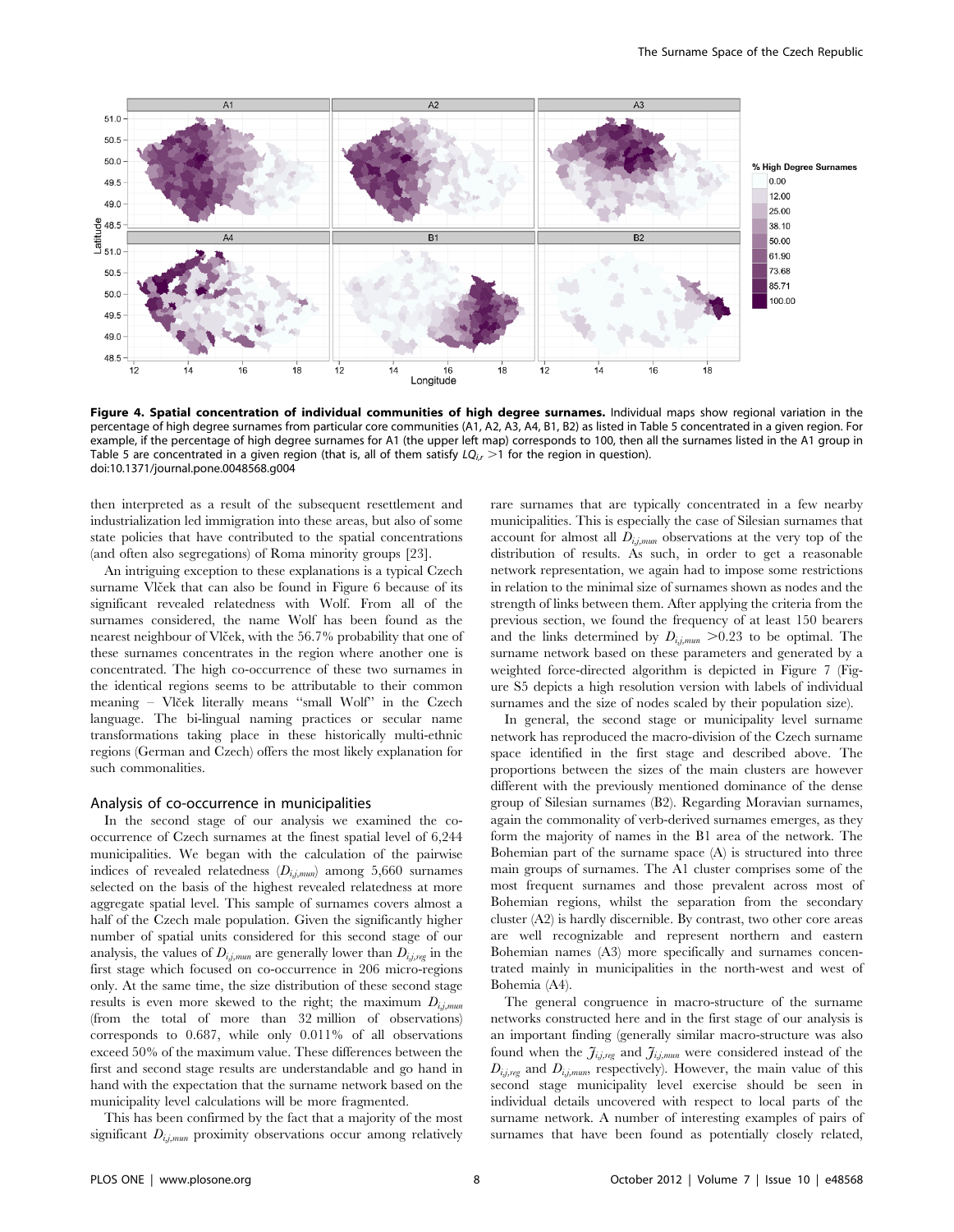

Figure 5. Surnames originating from verbs. The nodes pertaining to surnames that have originated from verbs are marked by the black bold node borders. The surname network corresponds to the B part of the Czech surname space as displayed in Figure 2. The map shows regional variation in the percentage of the surnames originated from verbs concentrated in a given region (70 "verbal surnames" indicated in the network were considered).

doi:10.1371/journal.pone.0048568.g005

regionally specific offshoots of the surname network, or specific groups of surnames determined in various ways, could be identified, mapped, and examined in greater depth.

For example, Figure 8 illustrates the applicability of the approach for the classification of population into ethnic groups and the subsequent indication of the degree of relatedness both within identified groups and outside them. It offers a closer look at the surroundings of the dense cluster of Vietnamese surnames (indicated as A4 in Figure 7). After deleting a few Czech surnames (mostly connected by a single link to one of the foreign names shown) the figure almost exclusively contains typical members of five groups of names that are exemplars of Vietnamese, Ukrainian, Chinese (Chen, Lin, Li, Xu, Zhou), Roma, and some German origin surnames. While the frequent spatial co-occurrence of the last two groups was already outlined above, the finding of proximity between other groups is both new and interesting. The fact that these ethnically specific groups (or their exemplar surnames) occupy a similar position in the Czech surname space

(and cannot be found elsewhere in the network) demonstrates that they differ from the Czech majority population and reveal similarity in their spatial behaviour. At the same time, however, members of these groups still keep a considerable degree of specificity as suggested by the existence of more or less recognizable clusters of these communities.

## Conclusions and Possible Applications

This paper is premised on the observation that the majority of Czech surnames demonstrate unique geographic distributions that combine to create regionally distinct surname compositions. This was extended to suggest that surnames with similar geographic patterns are more likely to be related in some way (as a cultural attribute) than those with very different distributions. Through the application of suitable measures of spatial co-occurrence, the extent of revealed relatedness between individual pairs of surnames was quantified. The focus here was not an intensive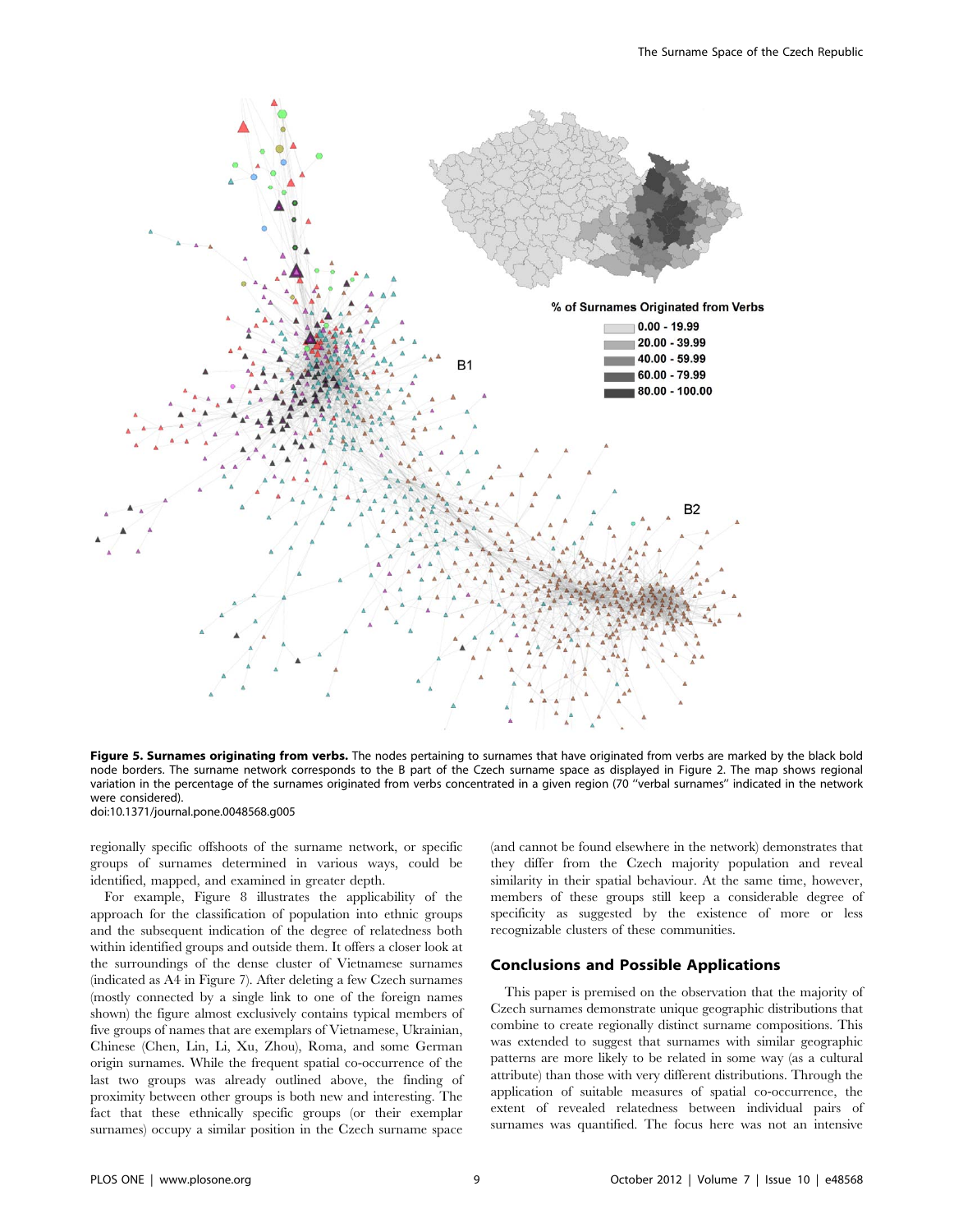

Figure 6. Peripheral communities of German and Roma surnames (area in Figure 2 labelled as A5). doi:10.1371/journal.pone.0048568.g006

examination of the proximities between particular surnames; instead, the ultimate goal was to understand the aggregate pattern of the Czech surname space, anticipating that some innovative insights about the Czech population structure can be gathered in this way too.

We conceptualized and represented the Czech surname space as an undirected network of surnames linked by their pairwise revealed relatedness. This approach demonstrated the utility of network representations and techniques in the context of surname data that appears to share several properties often attributed to other complex networks. These include a relatively inhomogeneous structure, considerably skewed degree distribution, and multi-layered composition determined by a highly right skewed frequency distribution of surnames. This falls hand in hand with a pronounced hierarchy regarding spatial scales on which the concentrations of these surnames occur.

Indeed, the results confirmed a great deal of correspondence between the macro-structure of the Czech surname space and the main cultural and historical macro-divisions of the Czech population. The more detailed analysis has proved useful in offering numerous more nuanced insights about Czech population structure such as the identification of less known secondary divisions or specific clusters of surnames. It has also been shown that the inspection of network parameters such as density or the mean degree between particular parts of the surname space can be used for comparing the extent of homogeneity and stability between different populations or their parts.

This work represents an initial foray with a wide range of further applications. Importantly, most of the methods presented here are scalable so that they can be analogously used for analyzing different spatial systems or different parts or regions within one spatial system.



Figure 7. Czech surname space based on the analysis of co-occurrence in 6,244 municipalities. A - Bohemian part; B - Moravian-Silesian part; C – Smaller comunities and pairs of surnames disconected from the main network. A1-5 and B1-2 indicate core communities of surnames. The color and shape of a node is determined on the basis of the region (14 administrative NUTS 3 level regions were used) where the surname has the maximum concentration (max  $LQ_{i,r}$ ). See Figure S5 for a high resolution version with labels of individual surnames and the size of nodes scaled by their population size.

doi:10.1371/journal.pone.0048568.g007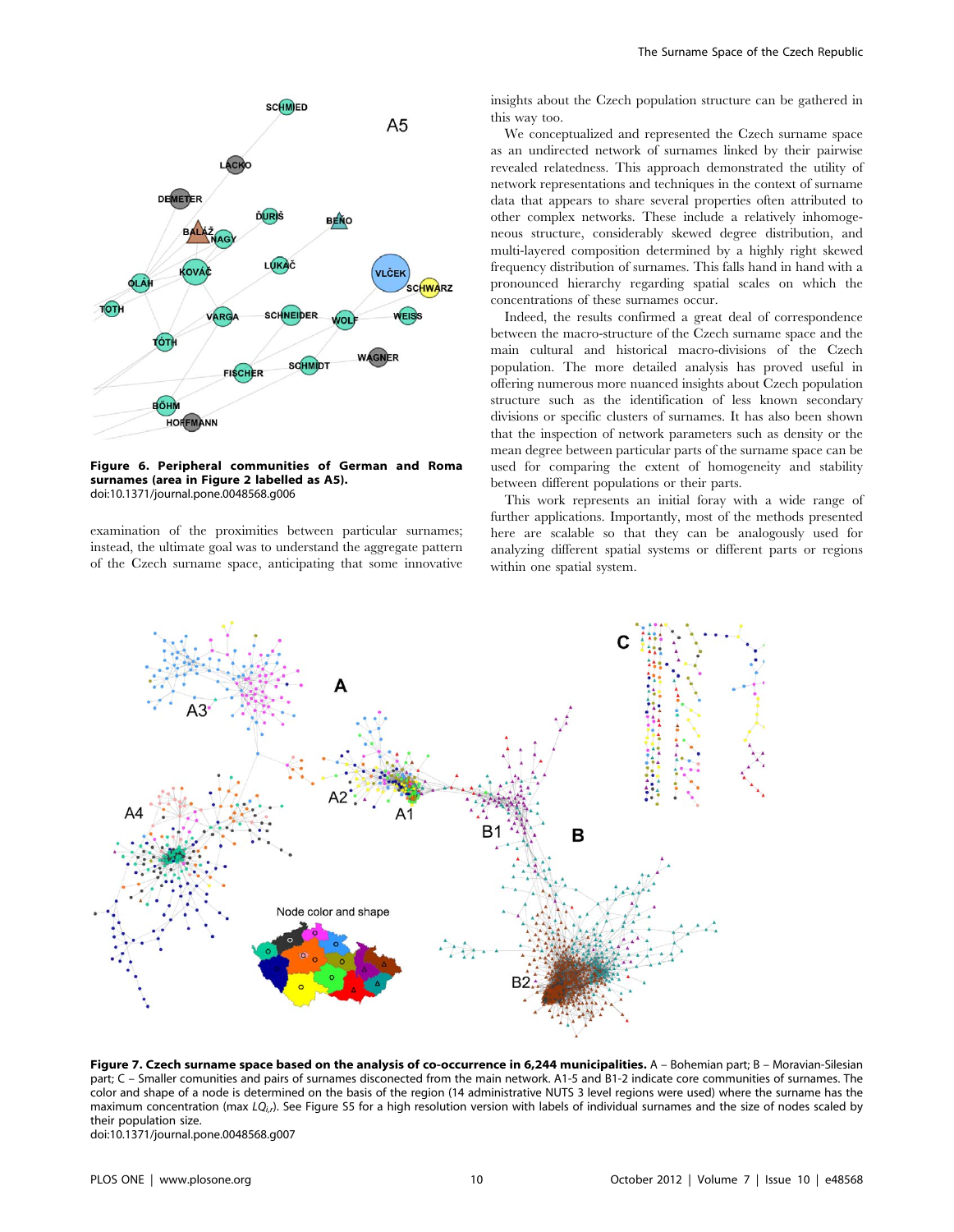



Another possible application is related to the identification of the clusters of high degree surnames found in the cores of the Czech surname network. These ''hub'' surnames can be regarded as the most typical and stable exemplars of their respective parts of the surname space, and together, can be considered a backbone of the Czech surname space. The identification of these most typical and stable surnames (and mapping of the main areas of their concentrations) offers a valuable tool for population geneticists, who for example are seeking to optimise their sampling design. Such names can indicate aspects of population structure, such as rates of population turnover, that may be more or less conducive to genetic sampling. For example, it would be ineffective to target a population group comprising large numbers of migrants if trying to characterise the genetic attributes of the historic population of the specific area in which the migrants reside. In this sense, our

study provides another example of promising potential for integration of geography and genetics [24].

Although our analysis utilized current cross-sectional data, there exists a potential for insights into long-term population processes. This is most evident in relation to the enduring spatial stability of a majority of Czech surnames in spite of a long history of population movements. Such movements, therefore, appear to have only marginal impacts on regional surname structure. The exceptions are rare but notable as they point to the radical population changes associated with the expulsion of Germans from the postwar Czechoslovakia and subsequent resettlement of the formerly largely German speaking areas. This presents further avenues for research that could, for example, focus on the separate surname network for the former German areas and compare its parameters with the rest of the country. If an appropriate theoretical framework is applied, this one-time population shock can be